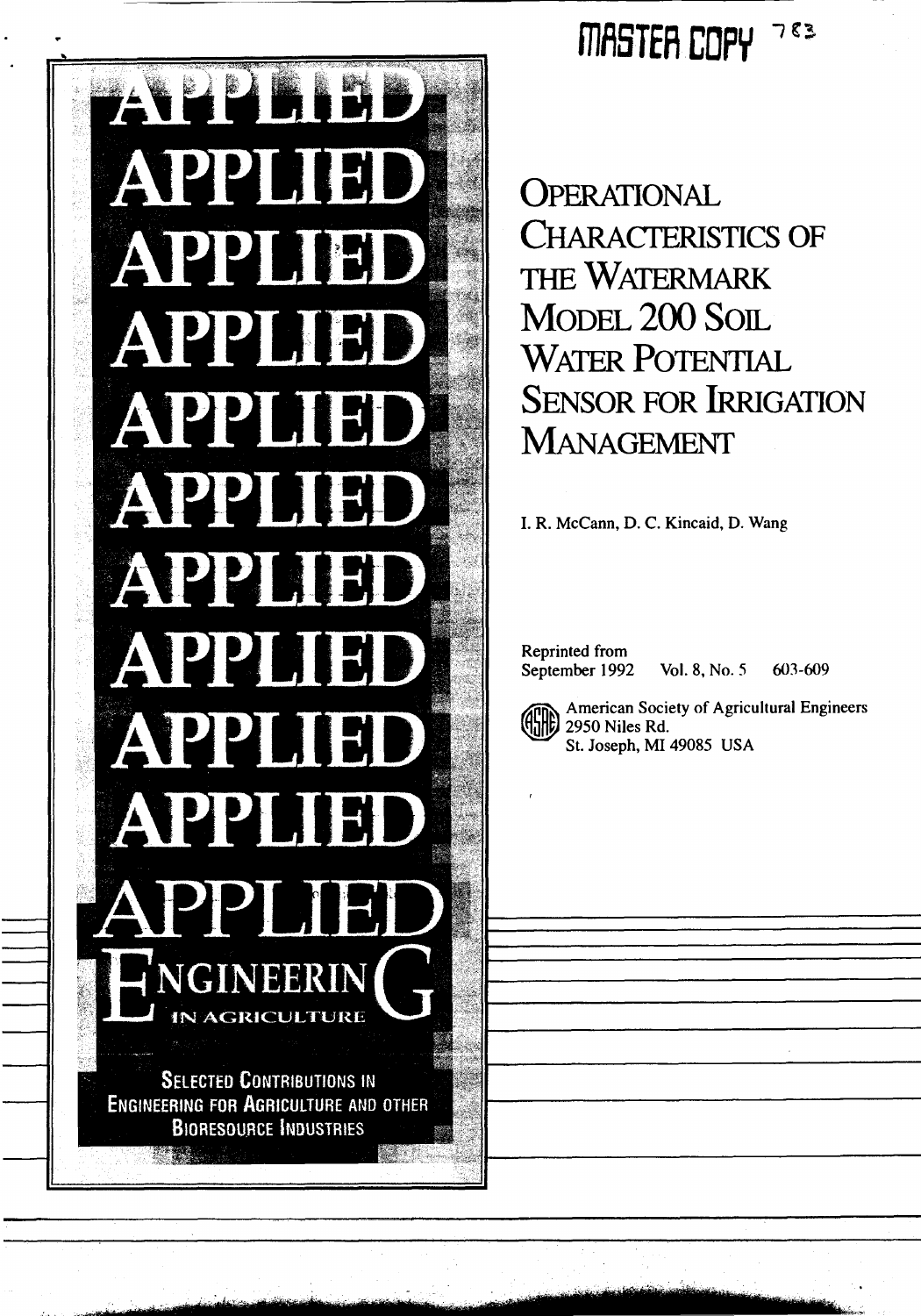| <b>CUSTOM REPRINTS</b>                                                                                                                                                                                                                   |                                              |                                                                                                                        |  |  |  |  |
|------------------------------------------------------------------------------------------------------------------------------------------------------------------------------------------------------------------------------------------|----------------------------------------------|------------------------------------------------------------------------------------------------------------------------|--|--|--|--|
| Presentation quality reprints are now available.                                                                                                                                                                                         |                                              |                                                                                                                        |  |  |  |  |
| 8 1/2" x 11" format                                                                                                                                                                                                                      |                                              |                                                                                                                        |  |  |  |  |
| Mail Orders Only                                                                                                                                                                                                                         |                                              |                                                                                                                        |  |  |  |  |
| Purchase Order Required with Order Form                                                                                                                                                                                                  |                                              |                                                                                                                        |  |  |  |  |
|                                                                                                                                                                                                                                          |                                              |                                                                                                                        |  |  |  |  |
| 1-4 page reprint per $100$ $\ldots$ \$ 74.00                                                                                                                                                                                             |                                              |                                                                                                                        |  |  |  |  |
| 5-8 page reprint per 100 \$127.00<br>9-12 page reprint per 100 \$191.00                                                                                                                                                                  |                                              |                                                                                                                        |  |  |  |  |
| 13-16 page reprint per 100 \$252.00                                                                                                                                                                                                      |                                              |                                                                                                                        |  |  |  |  |
| 17-20 page reprint per 100 \$312.00                                                                                                                                                                                                      |                                              |                                                                                                                        |  |  |  |  |
|                                                                                                                                                                                                                                          |                                              |                                                                                                                        |  |  |  |  |
|                                                                                                                                                                                                                                          |                                              |                                                                                                                        |  |  |  |  |
| Purchase Order No.                                                                                                                                                                                                                       |                                              |                                                                                                                        |  |  |  |  |
|                                                                                                                                                                                                                                          |                                              |                                                                                                                        |  |  |  |  |
|                                                                                                                                                                                                                                          |                                              |                                                                                                                        |  |  |  |  |
|                                                                                                                                                                                                                                          |                                              |                                                                                                                        |  |  |  |  |
|                                                                                                                                                                                                                                          |                                              |                                                                                                                        |  |  |  |  |
|                                                                                                                                                                                                                                          |                                              |                                                                                                                        |  |  |  |  |
|                                                                                                                                                                                                                                          |                                              |                                                                                                                        |  |  |  |  |
|                                                                                                                                                                                                                                          |                                              |                                                                                                                        |  |  |  |  |
|                                                                                                                                                                                                                                          |                                              |                                                                                                                        |  |  |  |  |
| I am an ASAE member                                                                                                                                                                                                                      |                                              |                                                                                                                        |  |  |  |  |
| Member No.<br>Nonmember<br>ГΙ                                                                                                                                                                                                            |                                              |                                                                                                                        |  |  |  |  |
|                                                                                                                                                                                                                                          |                                              |                                                                                                                        |  |  |  |  |
| Send ASAE membership information<br>ப                                                                                                                                                                                                    |                                              |                                                                                                                        |  |  |  |  |
|                                                                                                                                                                                                                                          |                                              |                                                                                                                        |  |  |  |  |
|                                                                                                                                                                                                                                          | Cost                                         | s                                                                                                                      |  |  |  |  |
|                                                                                                                                                                                                                                          | Michigan residents only $-$ add 4% sales tax |                                                                                                                        |  |  |  |  |
|                                                                                                                                                                                                                                          | Postage and Handling                         | 3.50                                                                                                                   |  |  |  |  |
|                                                                                                                                                                                                                                          | Add 10% for order shipped outside US         | <u> 1990 - Jan Barnett, fransk politik (</u>                                                                           |  |  |  |  |
|                                                                                                                                                                                                                                          | <b>TOTAL</b>                                 | <u> 1980 - Jan Barbara Barat III a Shekara Tanzania a Tanzania a Tanzania a Tanzania a Tanzania a Tanzania a Tanza</u> |  |  |  |  |
|                                                                                                                                                                                                                                          |                                              | All payments must be in US dollars.                                                                                    |  |  |  |  |
|                                                                                                                                                                                                                                          |                                              | Prices subject to change                                                                                               |  |  |  |  |
| <b>METHOD OF PAYMENT</b>                                                                                                                                                                                                                 |                                              |                                                                                                                        |  |  |  |  |
| Check attached payable to ASAE<br>Mastercard C VISA C American Express C Diners Club                                                                                                                                                     | Complete and return this form to:            |                                                                                                                        |  |  |  |  |
| Credit Card Number <b>Constitution</b> Credit Card Number <b>Constitution</b> Constitution Constitution Constitution Constitution Constitution Constitution Constitution Constitution Constitution Constitution Constitution Constitutio | 2950 Niles Road                              | <b>ASAE Order Department</b>                                                                                           |  |  |  |  |
|                                                                                                                                                                                                                                          |                                              | St. Joseph, MI 49085-9659                                                                                              |  |  |  |  |
|                                                                                                                                                                                                                                          |                                              | FAX: 616.429.3852                                                                                                      |  |  |  |  |
| Authorized Signature <b>Commission Commission Commission</b>                                                                                                                                                                             |                                              |                                                                                                                        |  |  |  |  |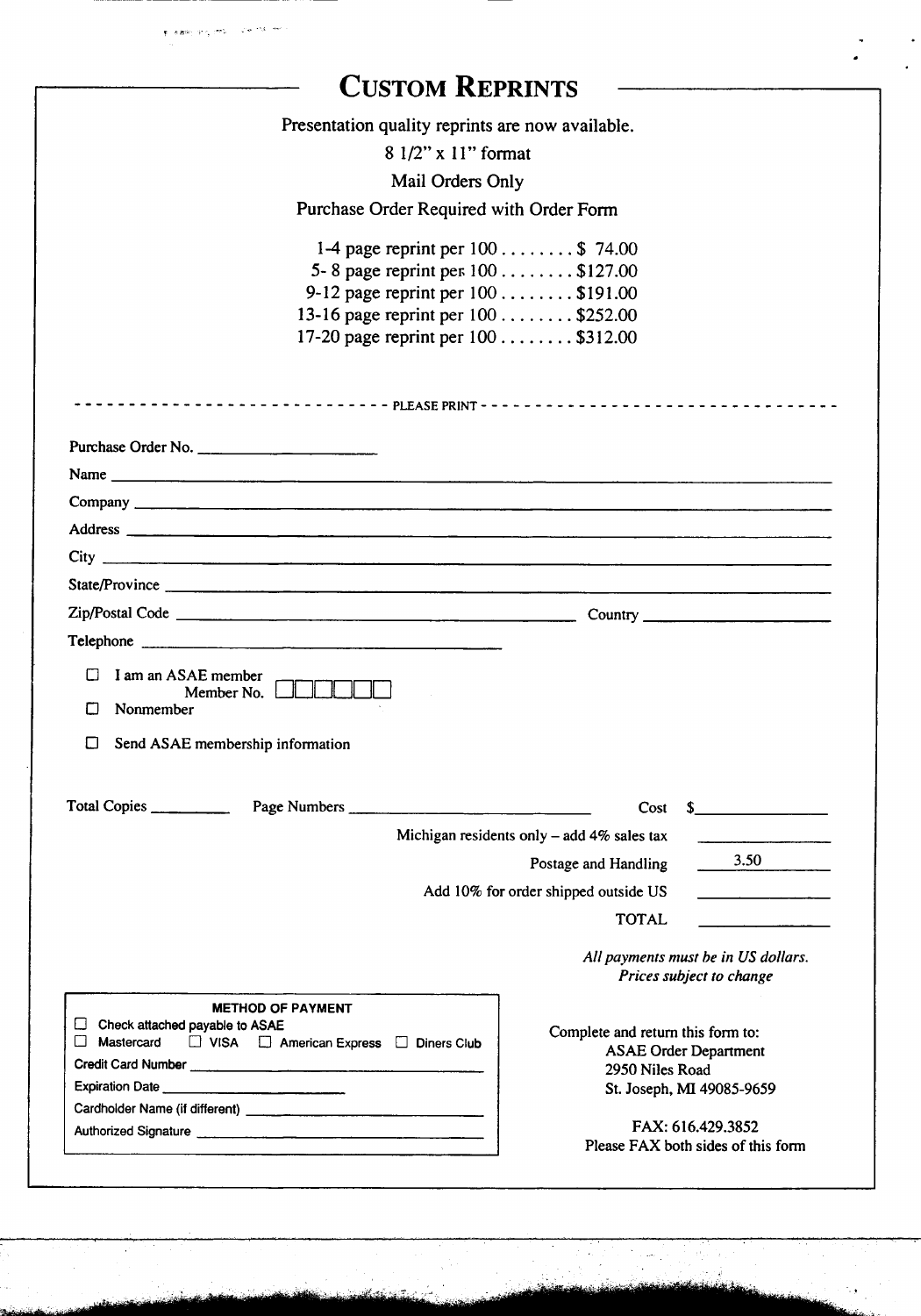# OPERATIONAL CHARACTERISTICS OF THE WATERMARK MODEL 200 SOIL WATER POTENTIAL SENSOR FOR IRRIGATION MANAGEMENT

I. R. McCann, D. C. Kincaid, D. Wang **MEMBER MEMBER** ASAE ASAE

### ABSTRACT

The static and dynamic response characteristics of the Watermark model 200 soil water potential sensor were evaluated using the pressure plate method and greenhouse experiments. The sensor had a nearly linear resistance versus water potential relationship within the  $0$  to  $-200$ kPa (0 to –29 psi) range. At saturation, sensor resistance was approximately 1 k $\Omega$ , and at -103 kPa (-15 psi) resistance was approximately 23 k $\Omega$ , with a coefficient of variation of 11% (49 sensors). Using three to six sensors at each location and depth should yield estimates of soil water potential within 10% of the actual value with a 90% confidence level. The dynamic response was good during typical soil water drying cycles following complete rewetting, but the sensors did not respond fully to rapid drying or partial rewetting of the soil. Response was improved, without affecting the basic calibration, when a finer textured material with greater unsaturated hydraulic conductivity was used in the transmission portion of the sensor. KEYWORDS. Sensors, Water management, Irrigation.

#### **INTRODUCTION**

Internated agriculture is the single major user of water in semi-arid and arid regions. Increasing population drought, and concern about water and energy supplies and environmental quality have increased the pressure on rrigated agriculture is the single major user of water in semi-arid and arid regions. Increasing population, drought, and concern about water and energy supplies irrigated agriculture to better manage and conserve water. At the farm level, production and profitability can be greatly affected by irrigation management, particularly for high value, drought sensitive and shallow rooted crops such as potato.

An important component of good irrigation management is measurement of soil water content or potential over space and time. An ideal soil water sensor would respond instantaneously to changes in soil water content or potential, and would be inexpensive, reliable, maintenance free, accurate within the needed range, and

produce an electrical signal suitable for electronic measurement, analysis, and control.

Currently available sensors include the tensiometer, the neutron probe, thermal flux devices, and electrical resistance devices, none of which are well suited for practical applications for reasons such as cost or maintenance requirements. Of the available sensors, electrical resistance devices, such as gypsum blocks, have certain desirable qualities (low cost and low maintenance), but lack sufficient accuracy in the  $0$  to  $-100$  kPa  $(-15$  psi) soil water potential range, which is required for profitable production of many crops. The Watermark Model 200 sensor is an electrical resistance device which the manufacturer (Irrometer Company, Inc., P.O. Box 2424, Riverside, CA 92516) claims addresses this problem.

Electrical resistance devices consist of electrodes embedded in a porous matrix. The soil solution, commonly buffered with gypsum to reduce sensitivity to soil water salinity, provides a path for electrical conduction. The sensor is in hydraulic contact with the soil solution, which it absorbs or releases in response to matric potential gradients, ideally until equilibrium is reached. Electrically, the sensor consists of a relatively conductive liquid interspersed within virtually non-conductive solid and gaseous phases. The resistance of the sensor is therefore a function of the liquid content, which in turn is a function of soil water potential. To avoid polarization at the electrodes, an alternating current excitation is generally used to measure the resistance.

In traditional gypsum blocks the entire porous matrix is a solid gypsum-based material, while in Watermark sensors the matrix is a loose graded sand material. This material is held in place by the outside case of the sensor, and a solid gypsum-based wafer divides the matrix material into a transmission section and a measurement section (fig. 1). In the transmission section, the case has holes and the matrix is held within the case by a permeable synthetic membrane. Soil water enters this section through the holes and membrane, passes through the gypsum wafer which provides salinity buffering, and enters the measurement section.

In addition to sensor resistance at steady-state soil water potentials, the dynamic response to typical wetting and drying cycles that occur under irrigation is very important. If the sensor can not respond rapidly enough, the measurements made with it will lag behind actual soil water content. For example, during a drying cycle a sensor with a slow response rate will indicate that the soil is wetter than it actually is. In the Watermark sensor, the measurement section is isolated from the soil, and so a finite amount of water must move from the soil, through the transmission section and into the measurement section

VOL. 8(5): SEPTEMBER 1992

Article has been reviewed and approved for publication by the Soil and Water Div. of ASAE.

The use of trade names is for information only and does not constitute endorsement of a particular product by the authors or their respective institutions.

The authors are **Ian R. McCann,** Assistant Research Professor, Dept. of Agricultural Engineering, University of Idaho, Moscow; Dennis C. Kincaid, Research Engineer, USDA-Agricultural Research Service, Snake River Conservation Research Center, Kimberly, ID; and **Dong Wang,** Research Assistant, Dept. of Soil Science, University of Wisconsin, Madison.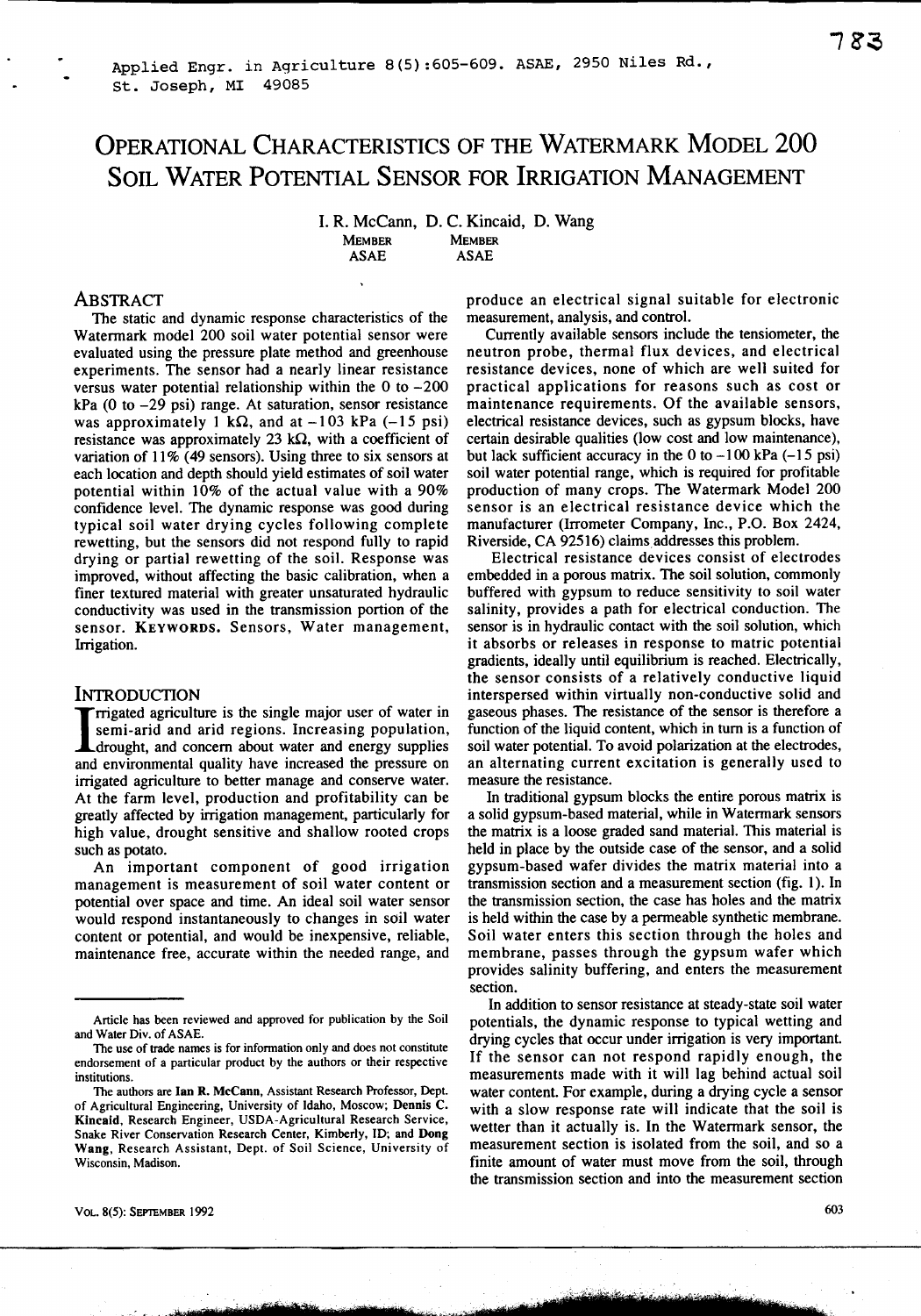

**Figure 1—Construction details of the Watermark sensor.**

in order for the sensor to respond to changes in soil water potential. The time required for this water movement is a function of potential gradients and hydraulic conductivity within the soil and the sensor. The sensor's usefulness for real time measurement of soil water potential would be limited if the resulting response time is long relative to typical rates of change in soil water potential.

Thomson and Armstrong (1987) presented an equation relating Watermark sensor resistance to soil water potential and temperature, of the form:

$$
R = \left\{ \alpha - \left[ \frac{\beta}{(1 + \sigma S)} \right] \right\} (\delta - T + kT^2) \tag{1}
$$

where

R = sensor resistance ( $K\Omega$ ),

 $S =$  soil water potential  $(-kPa)$ ,

 $T =$  temperature ( $^{\circ}$  C),

and  $\alpha$ ,  $\beta$ ,  $\sigma$ ,  $\delta$ , and k were statistically determined to have values of:

 $\alpha$  = 1.062,

 $\beta$  = 1.062,

 $\sigma = 0.01306$ ,

- $\delta = 34.214$
- $k = 0.01060$ .

Thomson and Armstrong (1987) developed equation 1 from measurements of three sensors in a temperature controlled pressure plate extractor, for temperatures between  $4^{\circ}$  C and  $38^{\circ}$  C (39° F to 100° F), and pressures from 10 kPa to 100 kPa (1.5 to 15 psi). The measurement circuit consisted of an 1100 hz sinewave oscillator to provide ac excitation, a sensor signal amplifier, and a rectifier/filter stage.

Wang and McCann (1988) presented a linear calibration equation for Watermark sensors, and Wang (1988) subsequently developed an equation of the form:

star bak

$$
R = \alpha \left[ \frac{S}{\beta} \right]^a [1 + k(18 - T)] \tag{2}
$$

where

R = sensor resistance ( $k\Omega$ ),

 $S =$  soil water potential  $(-kPa)$ ,

 $T =$  temperature ( $^{\circ}$  C),

and  $\alpha$ ,  $\beta$ , a, and k were statistically determined to have values of:

$$
\alpha = 0.93,
$$

 $\beta = 2.1$ 

- $a = 0.8$
- $k = 0.03$ .

In equation 2, the electrical conductance  $(1/R)$  of the sensor is assumed to be directly proportional to its liquid content. The relationship between conductance and soil water potential is modeled after the Brooks-Corey equation, which relates soil water content to soil water potential (Brooks and Corey, 1966). Using this form of equation, conductivity is analogous to soil water content.

The effect of temperature in equation 2 is linear within the range of  $14^{\circ}$  C to  $26^{\circ}$  C (57° F to 79° F), which is typical of field conditions in Idaho during the growing season. Similar to Thomson and Armstrong (1987), the parameters in equation 2 were developed using data from a number of sensors in a temperature controlled pressure plate extractor. Measurements were made using a Campbell Scientific CR21 data logger operating in manual mode.

Both Thomson and Armstrong (1987) and Wang (1988) indicated that Watermark sensors performed well, but equations 1 and 2 yield substantially different results. In equation 2, sensor resistance is substantially larger at a given soil water potential and temperature than in equation 1. In terms of the temperature effect, both equations are consistent and indicate a change in resistance of approximately 2.8% to 3.3% per °C (1.6% to 1.8% per  $\circ$  F) between 14° C and 28° C (57° F and 82° F).

An important consideration in using such sensors is the variability between individual sensors. The degree of confidence in a measurement may be increased by using the average reading of a number of sensors rather than the reading from a single sensor, assuming identical soil water potential for each sensor. Wang (1988) showed that the variance in resistance of the sample of sensors he used increased with increasing dryness. The coefficient of variation however was reasonably constant, ranging from 2.5% at –34 kPa (-4.9 psi) to 1.8% at –103 kPa (-14.7 psi). Thus, the absolute error in measuring soil water potential is greater in dryer soils but the error relative to the mean is approximately the same for the range of soil water potential under consideration. The corresponding errors in estimations of soil water content are, of course, dependent on the soil water content/soil water potential relationship for the particular soil.

We conducted additional evaluations of static response and sensor variability in a pressure-plate apparatus under constant temperature conditions. We also evaluated dynamic response to changes in soil water potential, such as typically occur in soils as a result of soil water depletion by evapotranspiration and soil water addition from irrigation and precipitation. In addition, we modified a

**604 APPLIED ENGINEERING IN AGRICULTURE**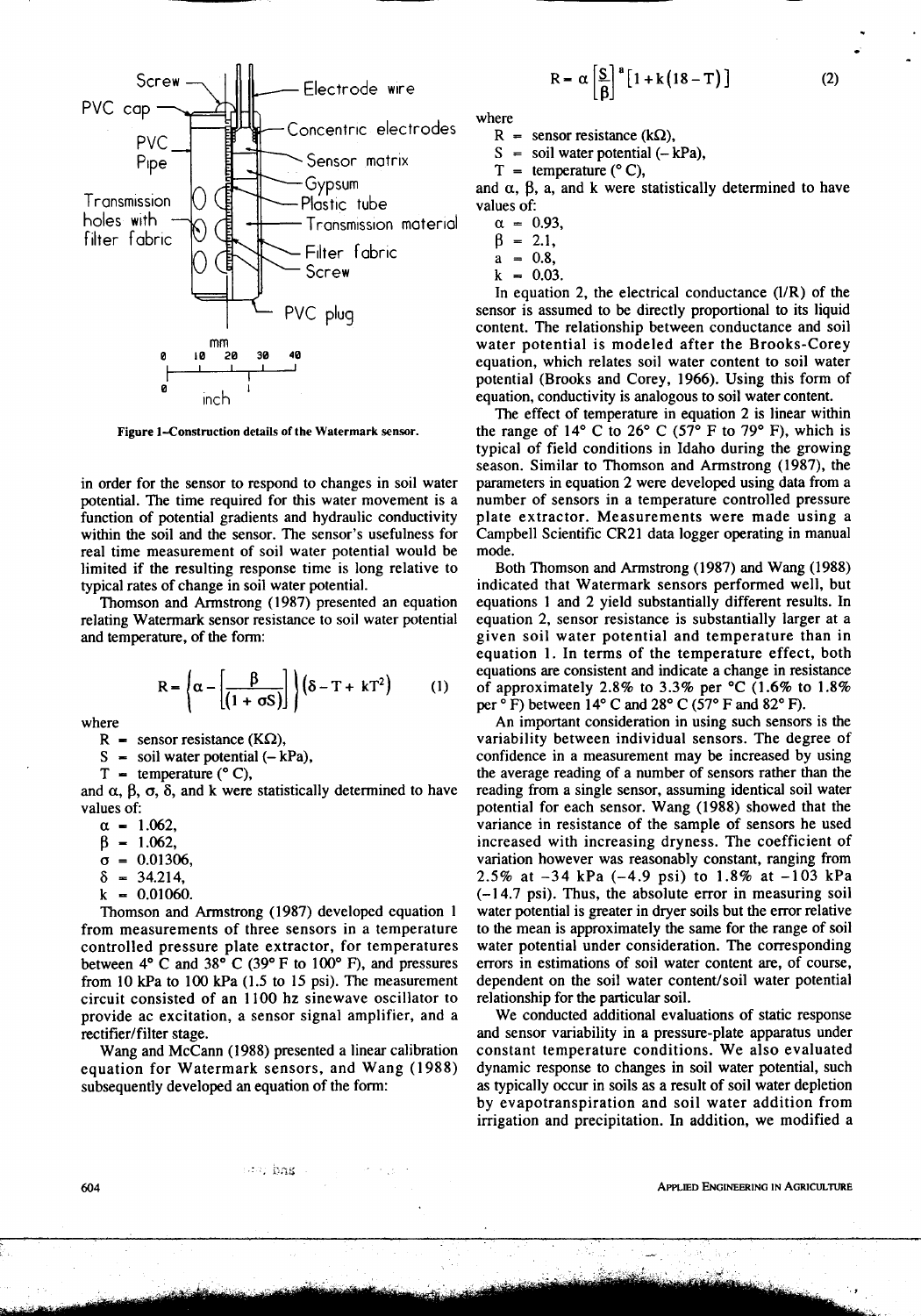small number of sensors to evaluate the effect of different transmission section matrix materials on response time.

## METHODS AND MATERIALS

#### STATIC **RESPONSE**

The static response of the sensors to soil water potential was measured using a pressure plate apparatus in a temperature controlled environment. A 200 kPa (30 psi) ceramic plate was covered with 100 to 150 mm (4 to 6 in.) of saturated soil (Portneuf silt loam). Eight Watermark sensors were soaked in water overnight and then placed in the soil upright, which is the normal field orientation. The pressure inside the chamber was increased in increments and maintained at each increment for sufficient time to allow resistance readings to stabilize, defined as no change for two consecutive days. The time required for stabilization increased with increased chamber pressure (lower soil water potentials), and ranged from two to three days at 20 kPa (3 psi) to more than two weeks at 103 kPa (14.7 psi). Measurements were made at a temperature of 18° C (64° F) at pressures of 21, 34, 52, and 62 kPa (3, 5, 7.5, and 9 psi). In addition, measurements were made at 14, 18, 22, and 26° C (57, 64, 72, and 79° F) at pressures of 21 and 52 kPa (3 and 7.5 psi). Also, fifty sensors were measured at 20° C (68° F) at pressures of 103 and 150 kPa (15 and 22 psi).

Sensor resistance was measured using the following two devices: 1) a Campbell Scientific Inc. model CR21 data logger, similar to that used by Wang (1988), operated in manual mode; and 2) a Remote Measurements Inc., model SMR-1 resistance measuring circuit.

Resistance measurements from these two devices were compared with measurements from a Beckman impedance bridge and from the circuit used by Thompson and Armstrong (1987), which we constructed and calibrated according to their descriptions. For all the instruments, resistance measurements were checked using standard resistors, and all gave good results within the required range. Also, because an alternating current excitation is used with Watermark sensors, the effect of inductive and capacitive components on total measured sensor impedance was evaluated using an oscilloscope and a variable frequency signal generator. Inductive and capacitive reactances were negligible at the relatively low excitation frequencies used by all the measurement devices. For practical purposes, the Watermark sensors were therefore considered purely resistive transducers.

#### **DYNAMIC RESPONSE**

There is no simple way to measure the dynamic response of the sensors independently of the medium in which they are located. Ideally, a step change in soil water potential would be required to evaluate the response time. A reasonable approximation to a step increase in soil water potential is the passage of a wetting front. There is no corresponding approximation to a step decrease in soil water potential, as evaporation and water extraction by plants are much more gradual processes. The change in soil water potential over time behind the wetting front is therefore, more similar to a decay curve than a step function. Comparison with the response of a potentially more rapid instrument, such as a tensiometer, to wetting and drying cycles is one practical method of assessing sensor response time.

The dynamic response of Watermark sensors was measured in a greenhouse, and in the laboratory using a pressure plate apparatus. In the greenhouse, a plastic container approximately 50 cm (20 in.) in diameter and 70 cm (27 in.) in height was filled with field soil (Declo silt loam) and planted with wheat to extract soil water. Various amounts of water were applied from time to time to simulate irrigation. Groups of three Watermark sensors were installed in the soil at depths of 15, 23, 30 and 45 cm (6, 9, 12, and 18 in.). To install the sensors, a pointed rod approximately the same diameter as the sensors was pushed into the soil to the required depth. The resulting hole was then partially filled with water and the sensor directly inserted into it. The hole was then backfilled with soil and lightly tamped.

The sensors were read using an SMR-1 operating through a multiplexer developed at Kimberly for this purpose (Fisher, unpublished data). A thermistor was also installed at each depth to measure soil temperature. A tensiometer equipped with a pressure transducer (Omega, model PX-180-030) was installed at each depth so that it could be logged along with the Watermark sensors. The sensors, tensiometers, and thermistors were read at hourly intervals using a Remote Measurements, Inc. model ADC-1 data logger with a Radio Shack TRS-80 model 102 computer.

#### MODIFIED SENSORS

To evaluate the effect of different transmission matrix materials on dynamic response, some sensors were modified by replacing the transmission section with materials having a higher hydraulic conductivity at lower potentials than the original matrix. The modifications included:

- Replacing the matrix material with gypsum.
- Replacing the matrix material with a kaolin/sand mixture.
- Replacing the entire section with a porous ceramic tip, such as used on tensiometers, filled with gypsum.

Each of the above modifications was made on two sensors. The measurement section was not disturbed, so that the resistance characteristics of the modified sensors would not differ from those of the standard sensors. The static response of the modified sensors was checked in a pressure chamber following the methods described above for standard Watermark sensors. Also in the pressure chamber, the dynamic response of the modified sensors was compared to the response of the standard sensors. Pressure was increased in steps over a period of several days, and the resulting resistance of both modified and standard sensors was measured hourly with a data logger. The water expelled from the pressure chamber was collected in a closed container. Subsequent reductions in chamber pressure caused the expelled water to move back into the soil and rewet it.

#### RESULTS

#### STATIC **RESPONSE**

Figure 2 shows average measured resistance, at 18° C (64° F), at various pressures from 0 to 150 kPa (0 to 22 psi). Also shown are the calibrations from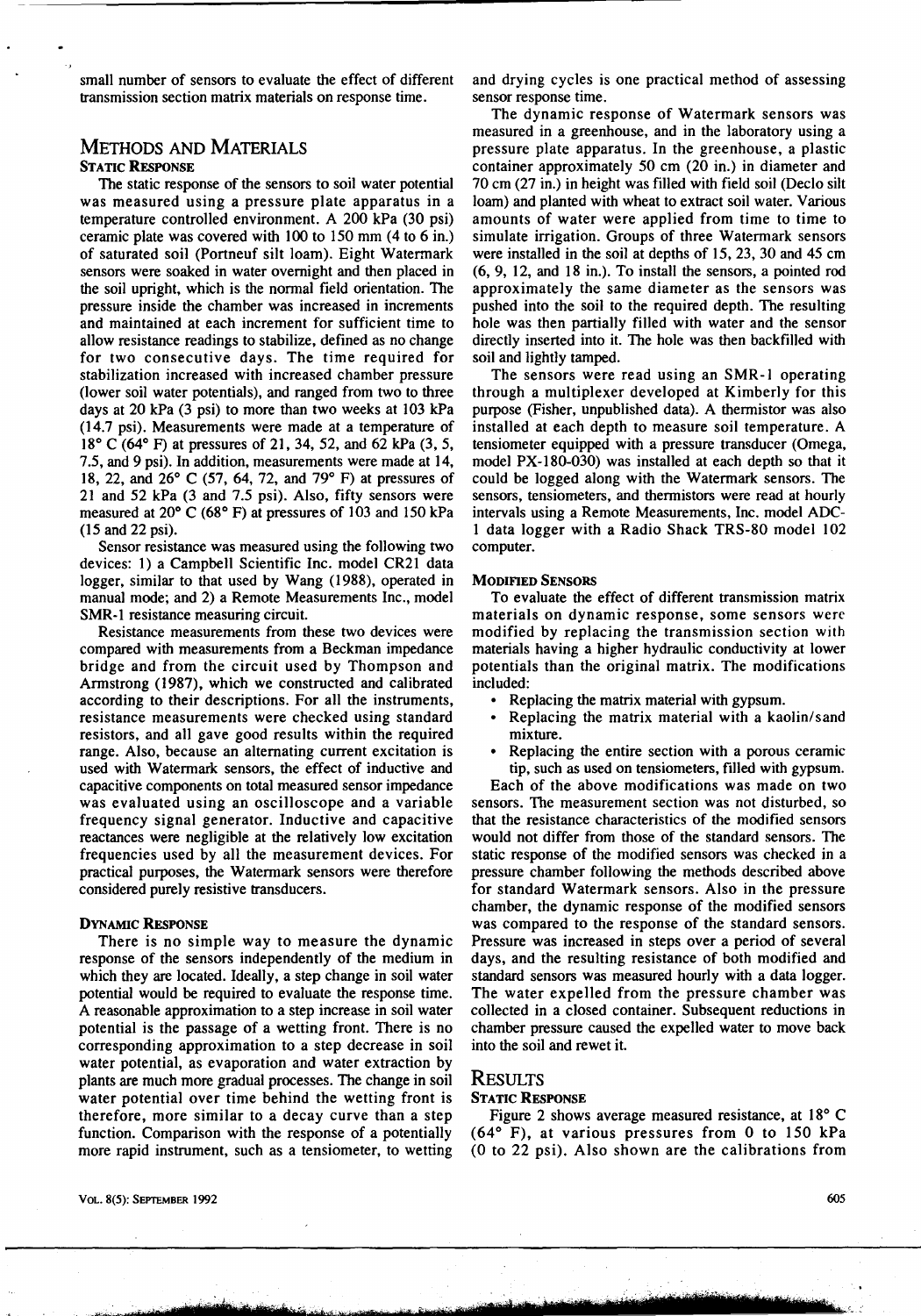0 to 100 kPa (0 to 15 psi), of Thomson and Armstrong (1987) and Wang (1988), together with the calibration of the meter supplied by the manufacturer, which reads directly in units of soil water tension (0 to 200 cbar). The meter's calibration was obtained by reading the soil water tension corresponding to various fixed resistance values. In addition, a published calibration for gypsum blocks is shown (Cary, 1981). Figure 2 illustrates the discrepancy between the published calibrations, particularly when the soil is dry. Our resistance measurements were close to the calibration of Wang (1988) (eq. 2). The manufacturer's calibration is linear up to 200 cbar and, up to 100 cbar, is closer to the Thomson and Armstrong (1987) calibration than the Wang (1988) calibration. At pressures higher than 60 kPa (9 psi), we found that resistance measurements did not stabilize within a reasonable time period. Following the initial response, resistance continued to increase slowly over time. At 100 kPa (15 psi), 18 days were required for readings to stabilize. At 150 kPa (22 psi), readings had not stabilized after two months but continued to slowly increase, as shown in figure 2. This slow response at higher pressures contrasts with the findings of Thomson and Armstrong (1987), who reported faster equilibrium times at higher pressures. The effect of temperature on resistance was consistent with both equations l and 2 over the measured range.

In the evaluation of sensor variability, one of the fifty sensors tested was rejected because its readings were substantially more than three standard deviations from the mean. The remaining 49 sensors had a mean resistance at 103 kPa (14.7 psi) of 23.1 k $\Omega$ , a standard deviation of 2.60 k $\Omega$ , and coefficient of variation of 11%. The resulting 95% and 99% confidence intervals on the mean are 22.4 to 23.9 k $\Omega$  and 22.1 to 24.1 k $\Omega$ , respectively. Table 1 shows, for various confidence levels, the degree of precision with which the above sample mean may be estimated by using the average of various numbers of sensors. Wang (1988) estimated that, at a soil water potential of  $-103$  kPa ( $-14.7$ ) psi), the average of three sensors would yield an estimate within  $\pm$  10% with a 90% confidence level, while from table 1 the number of sensors required would be five to six. For comparison, the cost of three Watermark sensors is



Figure 2—Published calibrations and measured values for Watermark sensor resistance at 18° C (64° F) as a function of soil water potential. Also shown is a gypsum block calibration (Cary, 1981) and the measured resistance at 150 kPa (22 psi) after 19, 40 and 64 days in the pressure chamber.

| <b>TABLE 1. Precision with which mean sensor resistance can</b>  |
|------------------------------------------------------------------|
| be estimated $(\pm \%)$ , at various confidence levels, by using |
| the average reading from a number of sensors                     |

| No. of Sensors<br>Confidence Level | Precision of Measured Average<br>(± % of Mean Sensor Resistance) |     |     |    |
|------------------------------------|------------------------------------------------------------------|-----|-----|----|
|                                    | 80%                                                              | 90% | 95% |    |
|                                    | 24                                                               | 50  |     |    |
| 3                                  | 12                                                               | 19  | 28  | 64 |
|                                    | 9                                                                | 13  | 18  | 33 |
| 5                                  | ጸ                                                                | 11  | 14  | 23 |
|                                    |                                                                  |     | 17  | 19 |

approximately equal to the cost of one tensiometer. The number of sensors required for a particular precision and confidence level is dependent on the coefficient of variation, which in Wang's (1988) study was less than in this study. The difference may be due to the different number of sensors used (12 vs. 49). In the field there is the additional problem of spatial variability of soil water potential, so that there is no certainty, however many sensors are used at a particular location, that they will all be at the same soil water potential.

#### **DYNAMIC RESPONSE**

Figure 3a shows a typical mean response of three sensors at 15 cm (6 in.) depth to a series of irrigations (numbered) over a period of time (fig. 3c). Figure 3b shows the corresponding response of the tensiometer at 15 cm (6 in.). Using the tensiometer readings as a measure of soil water potential, both the Watermark sensors and the tensiometer responded to the first irrigation (1), which briefly increased soil water content close to saturation as the wetting front passed. The soil subsequently dried to



Figure 3—Hourly Watermark (a) and tensiometer (b) response at 150 mm (6 in.) soil depth to a series of irrigations (c).

APPLIED ENGINEERING IN AGRICULTURE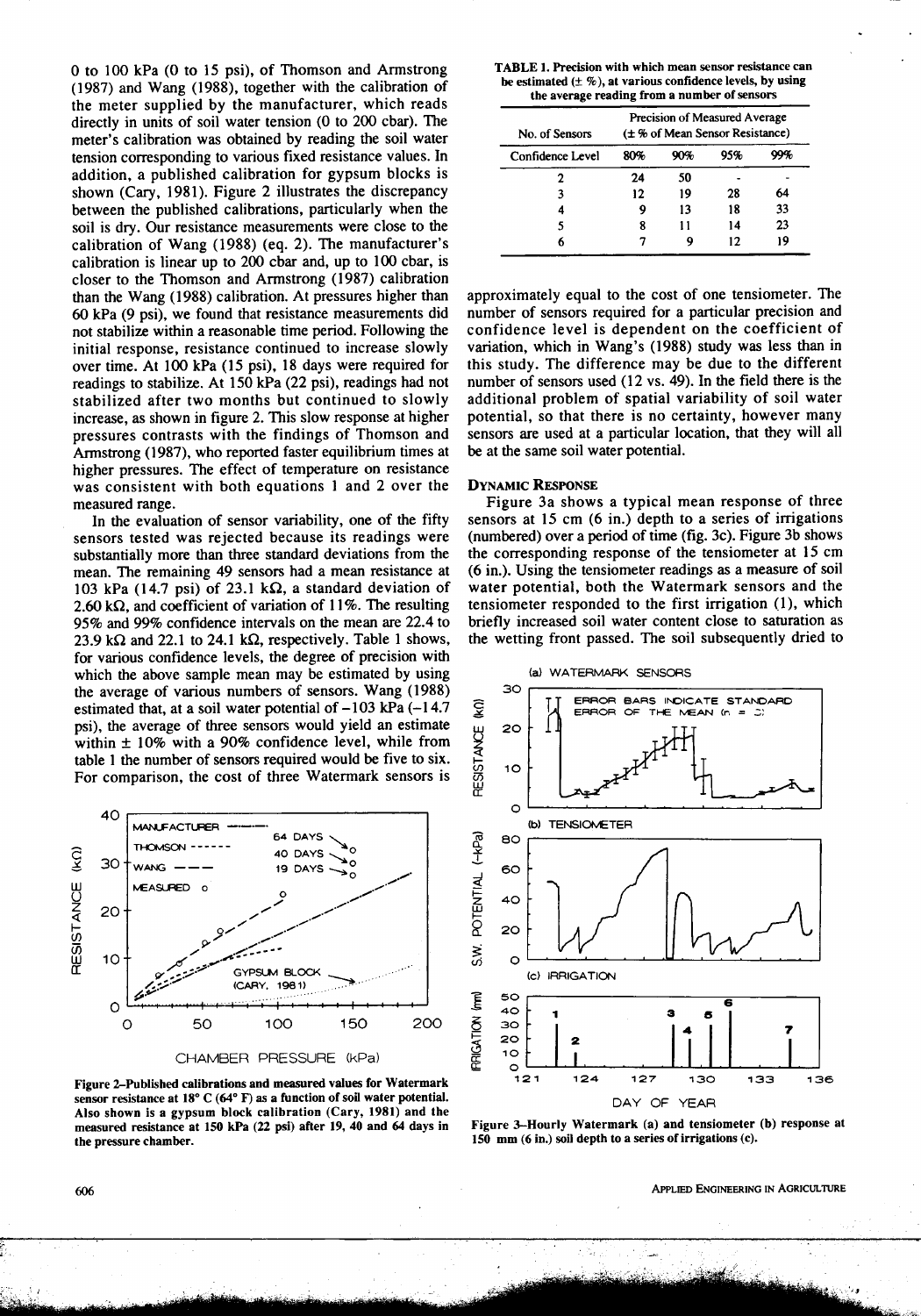approximately  $-21$  kPa  $(-3$  psi) before a small irrigation (2) the following day rewetted the soil again. This short wetting and drying cycle was detected by the Watermark sensors. Following this, the soil dried to approximately  $-70$  kPa  $(-10 \text{ psi})$  over a five day period, towards the end of which the tensiometer began to cavitate, as expected. Prior to this, the tensiometer clearly detected diurnal water extraction and rewetting patterns. In this drying period, during which soil water potential decreased from approximately  $-3$  kPa  $(-0.4$  psi) to  $-70$  kPa  $(-10$  psi), the resistance of the Watermark sensors increased from approximately 3 k $\Omega$  to 17 k $\Omega$ . The first irrigation at the end of the drying period (3), however, was virtually undetected by the Watermark sensors. Data from the tensiometer were unavailable until the soil had rewetted sufficiently, but it is likely that the irrigation was insufficient to completely rewet the soil. An additional factor is that tensiometers tend to cause a localized increase in soil water content around their tip after resealing. A subsequent irrigation (4) increased potential to approximately  $-10$  kPa  $(-1.5 \text{ psi})$ . The Watermark sensors responded, but their resistance did not decrease to a level consistent with either published calibration and the soil water potential registered by the tensiometer. The next irrigation (5) completely rewetted the soil, enabling sensor resistance to drop to its minimum value, where it remained during the subsequent irrigation (6). Soil water potential then decreased to approximately —40 kPa (-5.8 psi) before the final irrigation (7) partially rewetted the soil. The Watermark sensors during this final phase responded somewhat slower than expected, although there was a response to the final irrigation (7).

Generally, soil water potential in an irrigated environment changes more rapidly closer to the soil surface than it does at greater depths. Figure 4a shows the individual and average readings of three Watermark sensors at 45 cm (18 in.) over a three day period. Figure 4b shows the corresponding tensiometer readings. At 45 cm (18 in.), individual irrigations did not cause the large and rapid changes in soil water potential typical at 15 cm (6 in.). In the ten days prior to the time period in figures 4a and 4b, the three Watermark sensors had a relatively high resistance (20 to 40 k $\Omega$ , indicating dry soil), although soil water potential measured with the tensiometer was generally in the  $-15$  to  $-20$  kPa ( $-2.2$  to  $-2.9$  psi) range. A series of irrigations during this period eventually resulted in the slowly increasing soil water potential illustrated in figure 4b. The Watermark sensors, however, did not respond to this gradual increase in soil water content until potential approached approximately  $-10$  kPa  $(-1.5 \text{ psi})$ . The response was then relatively rapid, with resistance falling to its minimum value within a few hours.

It appears that Watermark sensors respond well to soil drying cycles that begin close to saturation. If the soil is not sufficiently wet for long enough to allow the sensors to rewet to their minimum resistance, subsequent resistance readings may be higher than expected. During a wetting cycle, the sensors only respond rapidly and accurately when soil water potentials become high enough to permit sufficient rewetting of the sensor. Soil water potentials greater than approximately  $-10$  kPa  $(-1.5 \text{ psi})$  seem necessary before the sensors are able to fully rewet. A partial soil rewetting which causes soil water potential to increase but remain less than  $-10$  kPa  $(-1.5$  psi) may either



**Figure 4—(a) Response of dry Watermark sensors at 450 mm (18 in.) soil depth, (b) to increasing soil water potential measured with a tensiometer.**

be transparent to the sensor or may reduce response. We have observed a similar response in the field, in which sensors in dry soil do not respond to small irrigations and partial rewetting of the soil profile. The sensors continue to have a high resistance until a large irrigation causes them to resaturate.

The slow response at lower soil water potentials, compared with a tensiometer, may be due to low unsaturated hydraulic conductivity in the sensor matrix. In a tensiometer, the wall of the ceramic tip is thin and the pores are filled with water, resulting in a relatively rapid response to changes in soil water potential. Within a Watermark sensor, water must move at a rate governed by the hydraulic conductivity of the matrix and potential gradients within it. The transmission material appears similar to a fine sand, in which hydraulic conductivity at saturation is relatively high but declines rapidly at lower potentials.

#### **MODIFIED SENSORS**

The static response of the modified sensors in a pressure chamber apparatus confirmed that the modifications to the transmission sections of the sensors had no apparent effect on resistance. Figure 5a shows the dynamic response of the modified sensors to the series of pressure changes illustrated in figure 5b.

The modified sensors all showed a greater response to the step increases in chamber pressure. The individual "steps" to 60 kPa (8.7 psi) can be clearly seen in the modified sensors. The unmodified sensors exhibit a more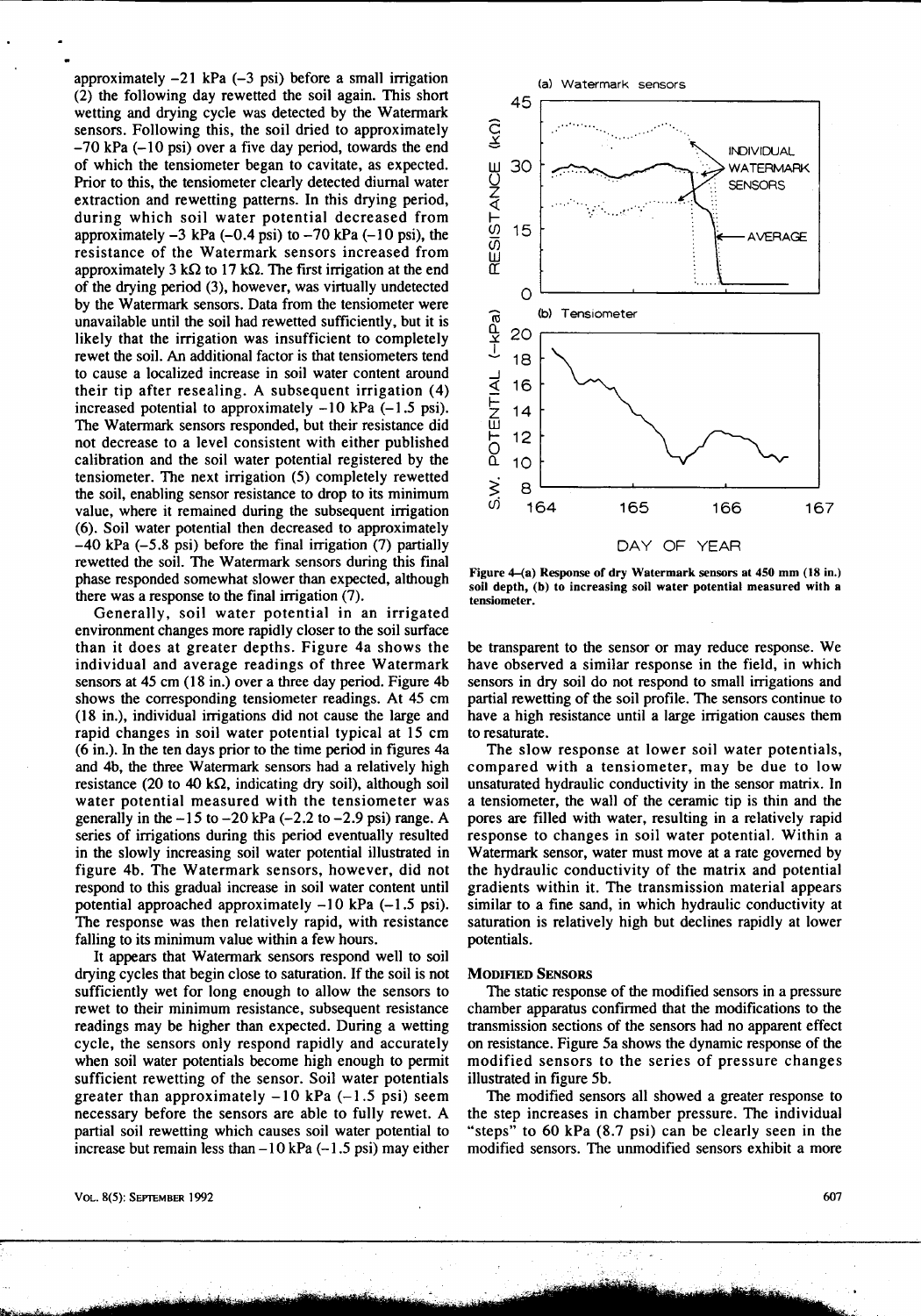gradual increase in resistance. Given sufficient time at a particular pressure, the unmodified sensors would likely have had an equilibrium response similar to the modified sensors. The step decrease in pressure from 60 to 20 kPa (8.7 to 2.9 psi) caused a transient decrease in resistance in all the sensors, but it was not until pressure was lowered to 10 kPa (1.5 psi) that a sustained resistance decrease was seen in the modified sensors. Figures 6a and 6b show the results of a similar experiment, in which chamber pressure was increased to 200 kPa (30 psi). After approximately 100 h at 200 kPa (30 psi), the resistances of the modified sensor were nearly stable, and averaged about 34  $k\Omega$ . The resistances of the unmodified sensors however were still gradually increasing, and averaged about 18 k $\Omega$ .

In both experiments, sensor response was consistent with the previous results, in that resistance values in a wetting cycle did not decline significantly until sufficient time had elapsed and pressure had declined to a sufficiently low value to allow rewetting of the sensor. While actual soil water potential during the pressure decreases was unknown, the differences between the modified and unmodified sensors support the hypothesis that water cannot flow through the standard transmission matrix material rapidly enough under dryer conditions. The matrix material in the measurement section has a similar limitation but, because this section is considerably shorter with resulting shorter flow paths, the effect on sensor response is not as pronounced.

At lower potentials, the response of the sensors is very slow, and equilibrium might require two or more months. The pressure chamber measurements shown in figure 2, after 19, 40, and 64 days, illustrate the gradual increase in resistance over a period greater than two months, at a constant chamber pressure of 150 kPa (22 psi). Figure 6

also illustrates the slow response of the standard sensors at a chamber pressure of 200 kPa (30 psi).

#### **DISCUSSION**

The reason for the discrepancy between the Thomson and Armstrong (1987) calibration and the Wang (1988) calibration is not clear. One explanation is that the design of the sensors has been modified over time, so that the sensors we (and Wang) used had a different static response than the sensors used by Thomson and Armstrong. Certainly, the sensors used by Thomson and Armstrong were manufactured by the Larsen company, while the sensors we used were manufactured by the Irrometer company, who had by then acquired the design from the Larsen company. The Irrometer company indicates (personal communication) that other unpublished research shows that the current model (which we used) may well have an equilibrium resistance of 40 k $\Omega$  at a soil water potential of –200 kPa (-30 psi). Neither the Wang nor the Thompson and Armstrong equations were developed for soil water potentials less than  $-100$  kPa  $(-15$  psi). However, if these equations are extrapolated past their intended range to  $-200$  kPa  $(-30$  psi), they yield resistance estimates of approximately 36 k $\Omega$  and 15 k $\Omega$ , respectively, at a temperature of 18° C (64° F).

The dynamic response of Watermark sensors appears to be good down to about  $-50$  kPa  $(-7.3$  psi) during a drying cycle, if the sensors are initially and completely rewetted. Below this potential, the transmission material may not be able to conduct water sufficiently rapidly to maintain equilibrium with the soil water. One potential problem this poses for irrigation scheduling is that under certain conditions, the sensors may be slow to detect water stress.



**(a) to changes in chamber pressure (b) over time. Maximum chamber pressure was 60 kPa (9 psi).**

**(a) to changes in chamber pressure (b) over time. Maximum chamber pressure was 200 kPa (30 psi)**

608 APPLIED ENGINEERING IN AGRICULTURE